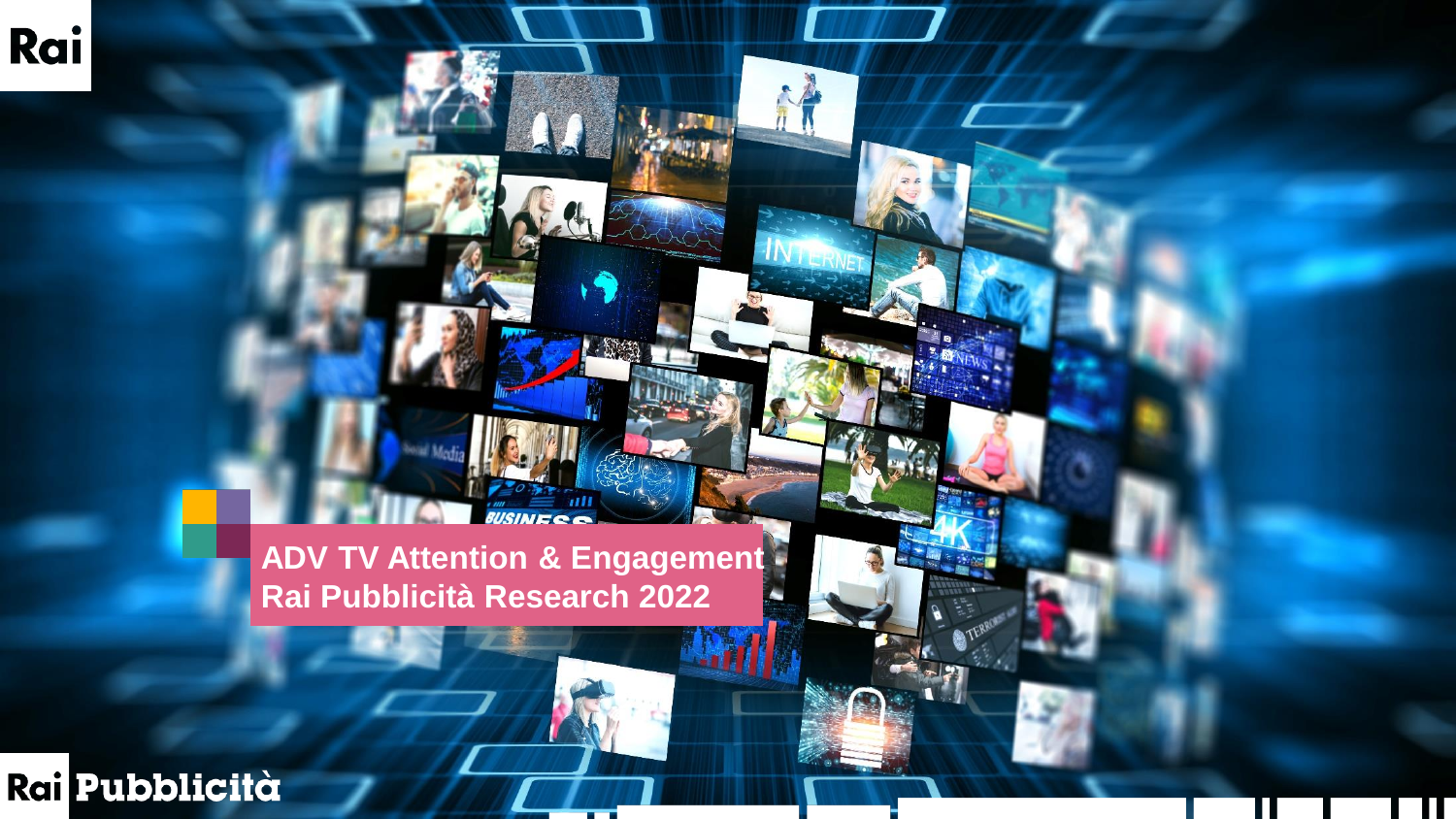

**Advertising TV Attention & Engagement Rai Pubblicità Research Project 2022**

Rai Pubblicità implemented an ad hoc quali-quanti and behavioural research project with well-known technical partner like Ipsos and Emotiva in order to investigate:

- The effectiveness measurement of short TV advertising breaks in terms of attention, perceived quality and audience retention.
- Measurement of thresholds and attention curves of breaks according to the reference context.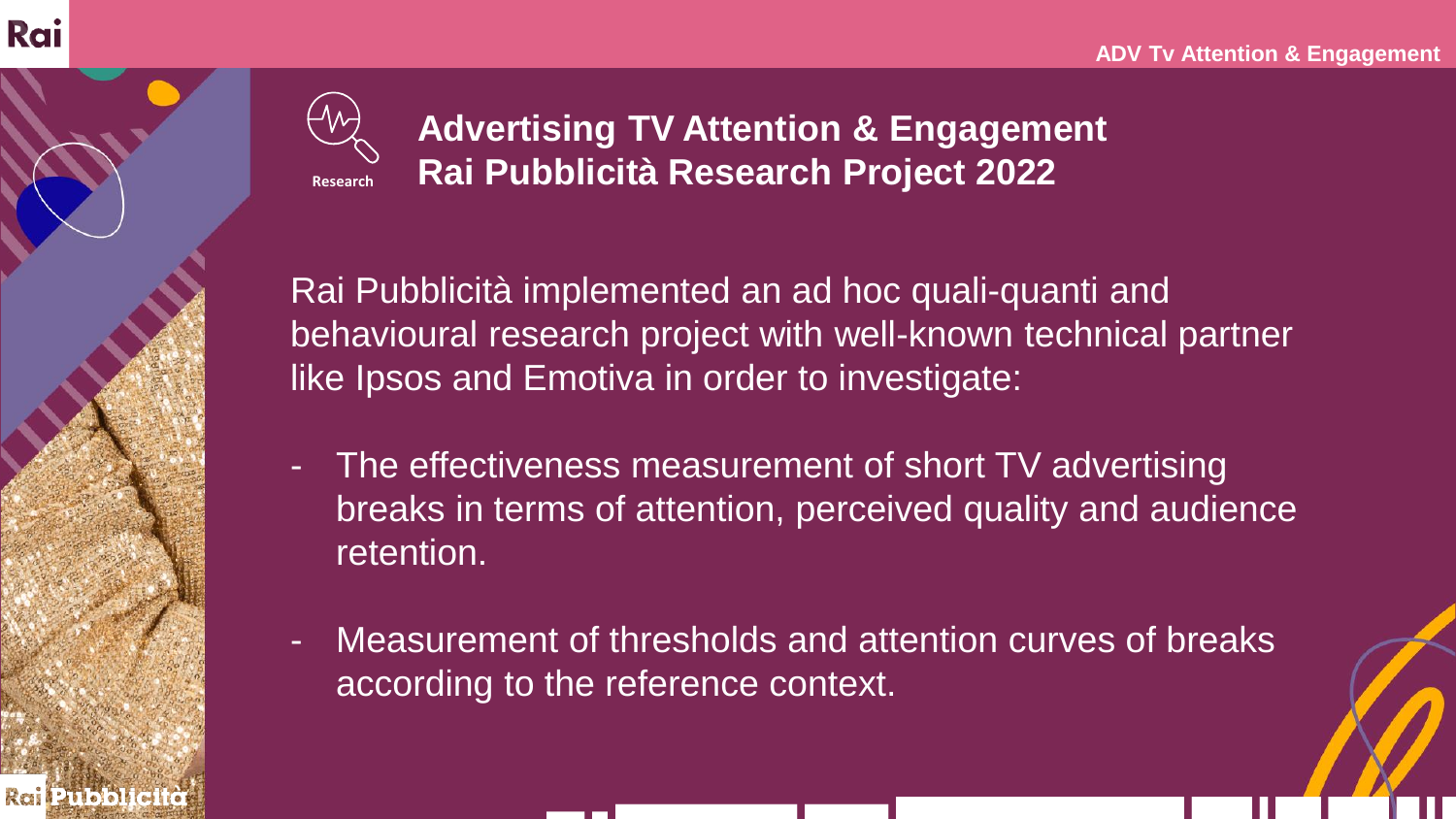

## **Methodology**

**Research**

#### IPSOS: Sample survey

- 
- **Goal**: Evaluation of the perception of the quantity of TV advertising.
	- **CAWI survey**: 1,012 cases; 18-64 years old, watching linear tv at least 1-2 times a week.



• **Additional module**: Evaluation of 4 advertising reels of varying length (60'', 150'', 230''). • **TEST Advertising Reel**: around 250 interviews per reel, 4 reels of 4 homogeneous groups from the people participating to the Ipsos base module.

### EMOTIVA: Facial coding analysis

• **Goal**: Attention and involvement of advertising breaks of varying length (from 60'' to over 350'').



- **CAWI survey + AI/Facial Coding**: 1,489 cases; 18-64 years old, watching linear TV at least 1-2 times per week; effective tracking of the user's facial expressions during the entire viewing of the video
- **TEST Advertising Reel**: around 150 cases per reel, 10 reels from 10 homogeneous groups from the Toluna panel.

### **Rail Pubblicità**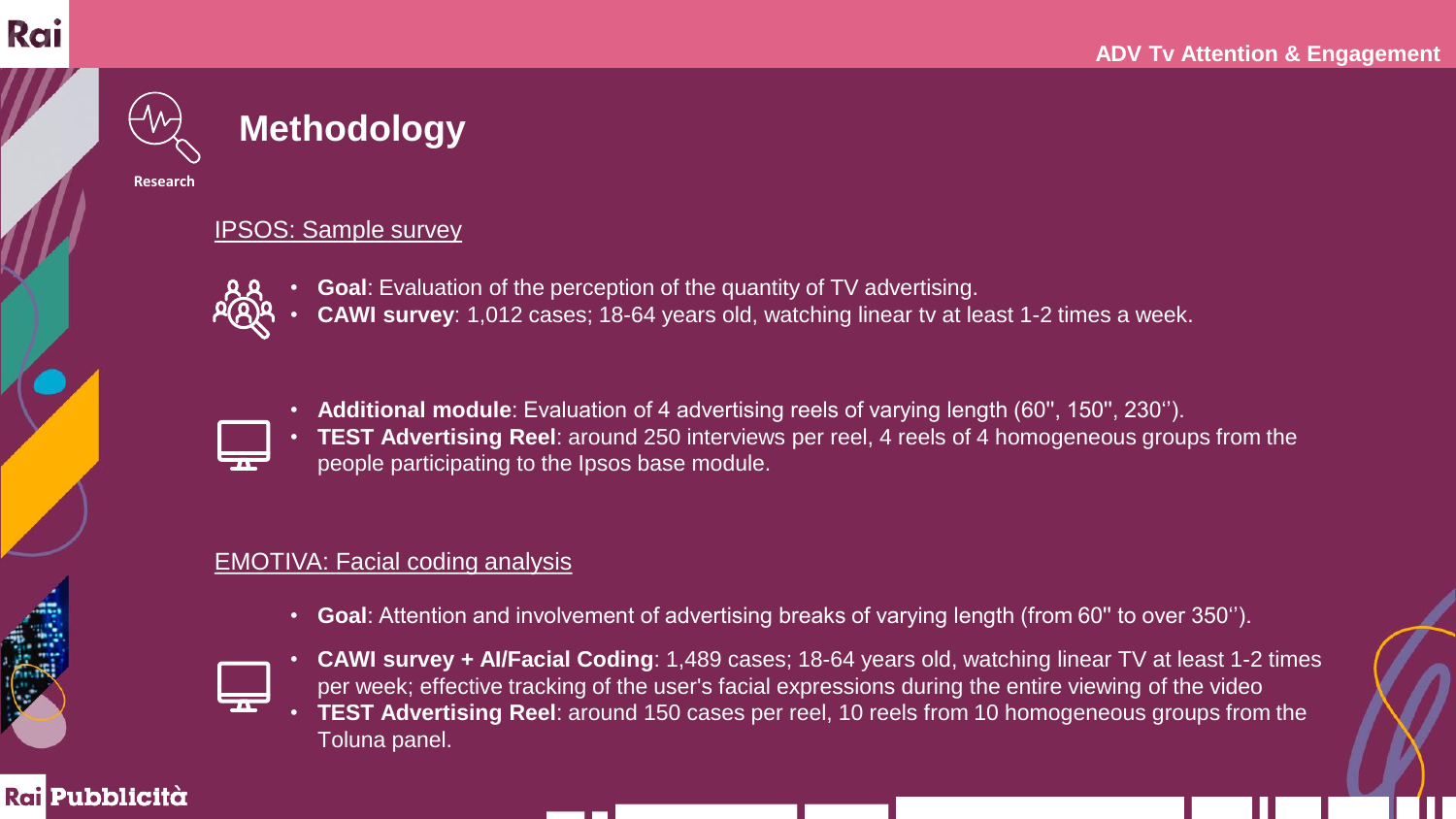Rai Pubblicità



— I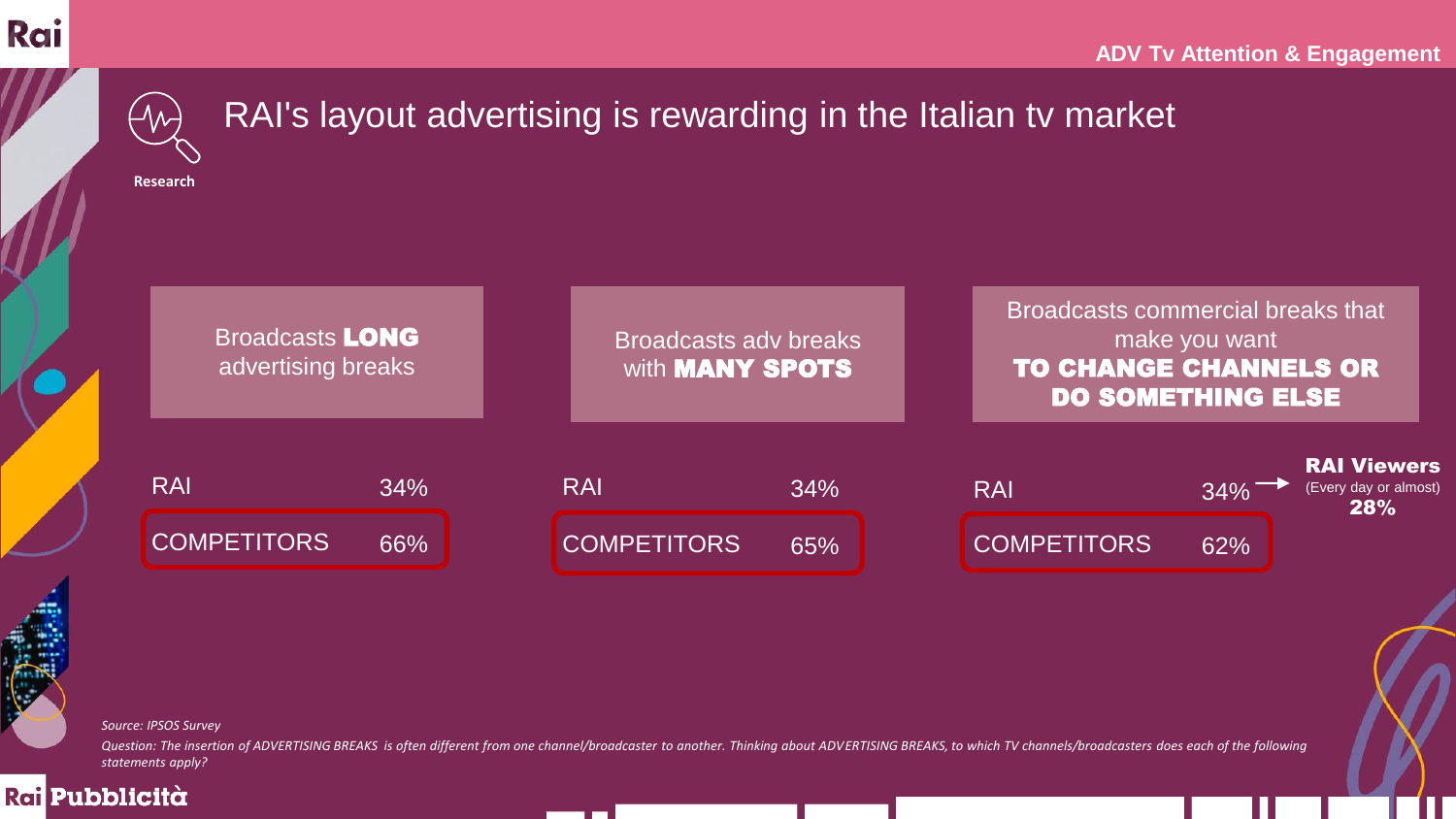

**Research**

RAI can transfer higher quality and positive effects on advertised products and brands, in the short term (interest) and in the long term (good opinion)



*Source: IPSOS Survey* 

*Question: And thinking about TV SPOTs within the different advertising breaks (duration and quantity), to which TV channels/broadcasters does each of the following statements fit?* 

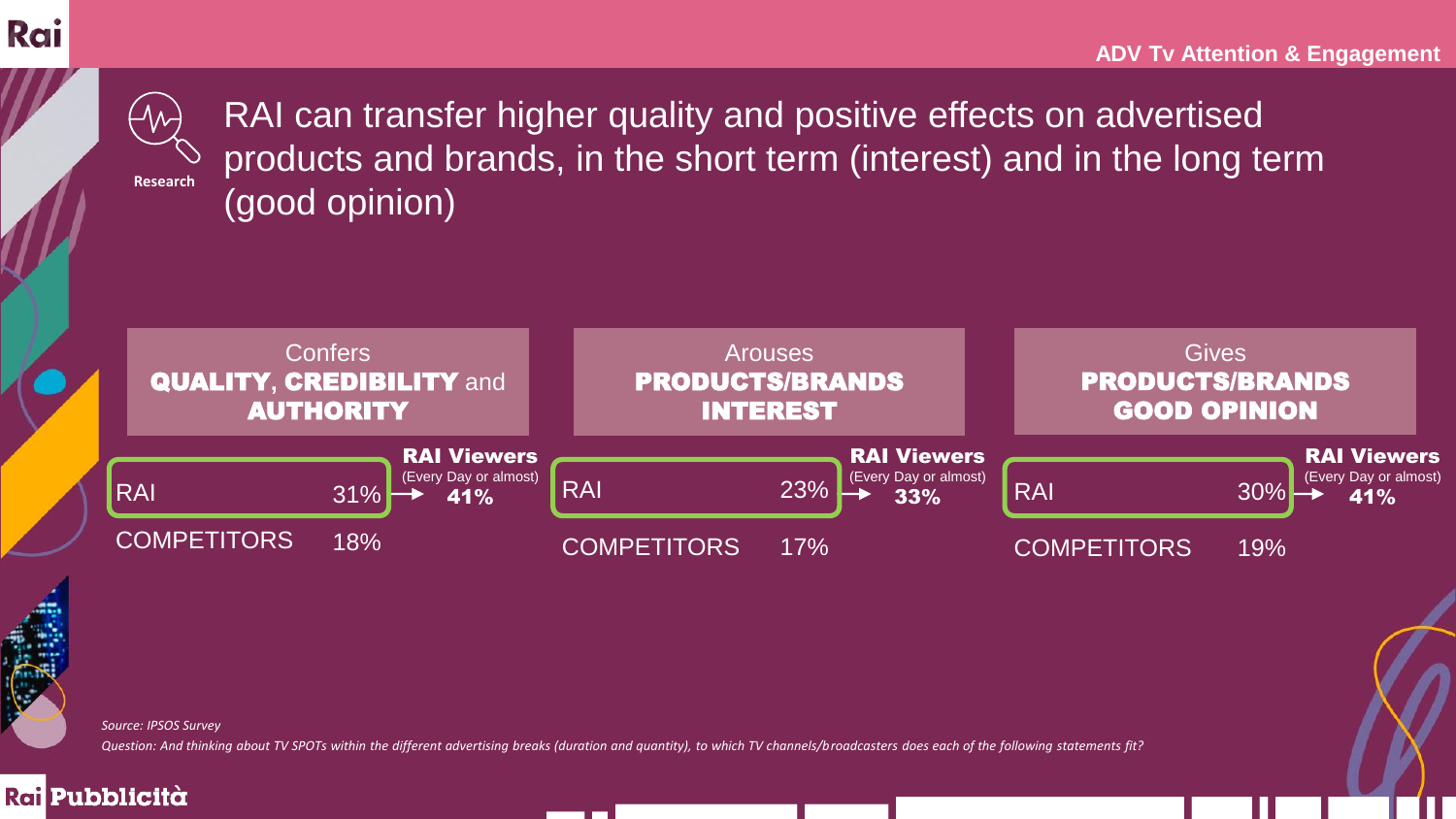

## Long breaks impact on attention and memorability. The 60'' allows for more attention from the audience during the viewing

**Research**



<u>a sa san a</u>

*Question: How much does each of the following sentences describe the ADVERTISEMENT BREAK you have just seen? Source: IPSOS Survey* 

#### Rai Pubblicità